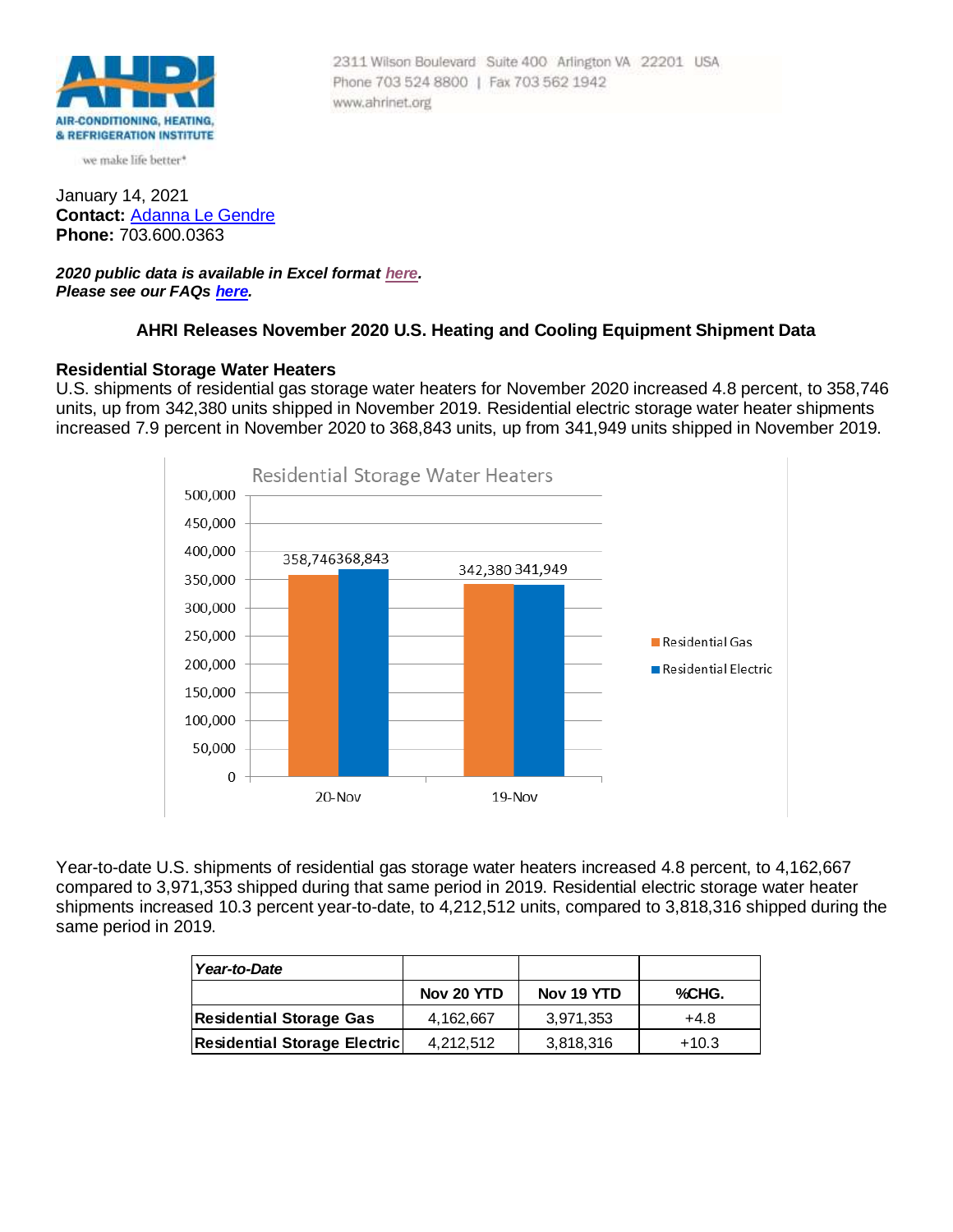# **Commercial Storage Water Heaters**

Commercial gas storage water heater shipments increased 1.7 percent in November 2020, to 6,221 units, up from 6,120 units shipped in November 2019. Commercial electric storage water heater shipments decreased 3.2 percent in November 2020, to 10,582 units, down from 10,934 units shipped in November 2019.



Year-to-date U.S. shipments of commercial gas storage water heaters decreased 11.3 percent, to 72,117 units, compared with 81,276 units shipped during the same period in 2019. Year-to-date commercial electric storage water heater shipments decreased 7.8 percent, to 127,765 units, down from 138,522 units shipped during the same period in 2019.

| Year-to-Date                       |            |            |         |
|------------------------------------|------------|------------|---------|
|                                    | Nov 20 YTD | Nov 19 YTD | %CHG.   |
| Commercial Storage Gas             | 72.117     | 81.276     | $-11.3$ |
| <b>Commercial Storage Electric</b> | 127,765    | 138,522    | $-7.8$  |

# **Warm Air Furnaces**

U.S. shipments of gas warm air furnaces for November 2020 increased 10.4 percent, to 314,418 units, up from 284,670 units shipped in November 2019. Oil warm air furnace shipments increased 15 percent, to 4,749 units in November 2020, up from 4,128 units shipped in November 2019.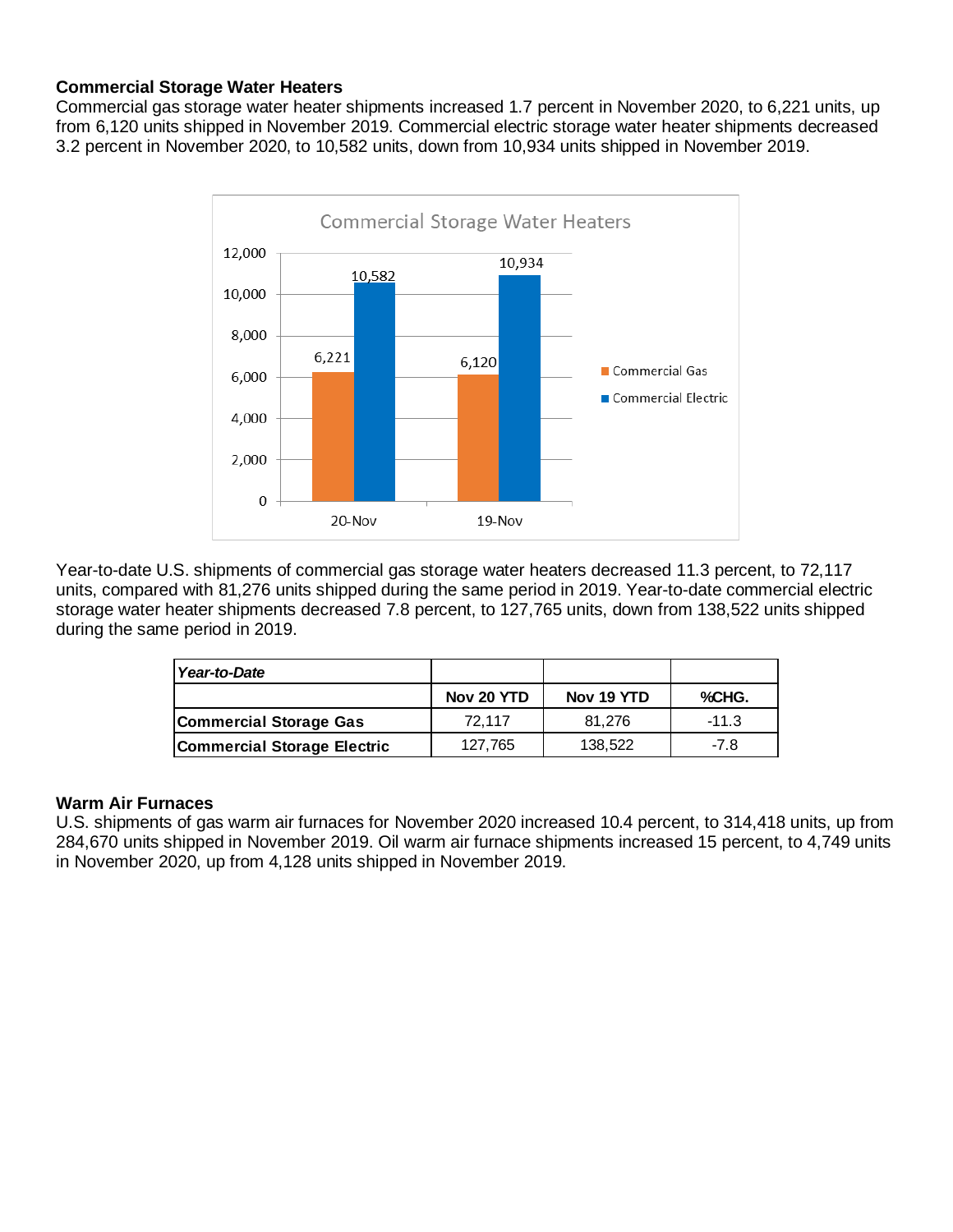

Year-to-date U.S. shipments of gas warm air furnaces decreased 5 percent, to 2,998,085 units, compared with 3,154,273 units shipped during the same period in 2019. Year-to-date U.S. shipments of oil warm air furnaces decreased 10.8 percent, to 31,832 units, compared with 35,669 units shipped during the same period in 2019.

| Year-to-Date                 |            |            |         |
|------------------------------|------------|------------|---------|
|                              | Nov 20 YTD | Nov 19 YTD | %CHG.   |
| <b>Gas Warm Air Furnaces</b> | 2,998,085  | 3.154.273  | $-5.0$  |
| lOil Warm Air Furnaces       | 31,832     | 35,669     | $-10.8$ |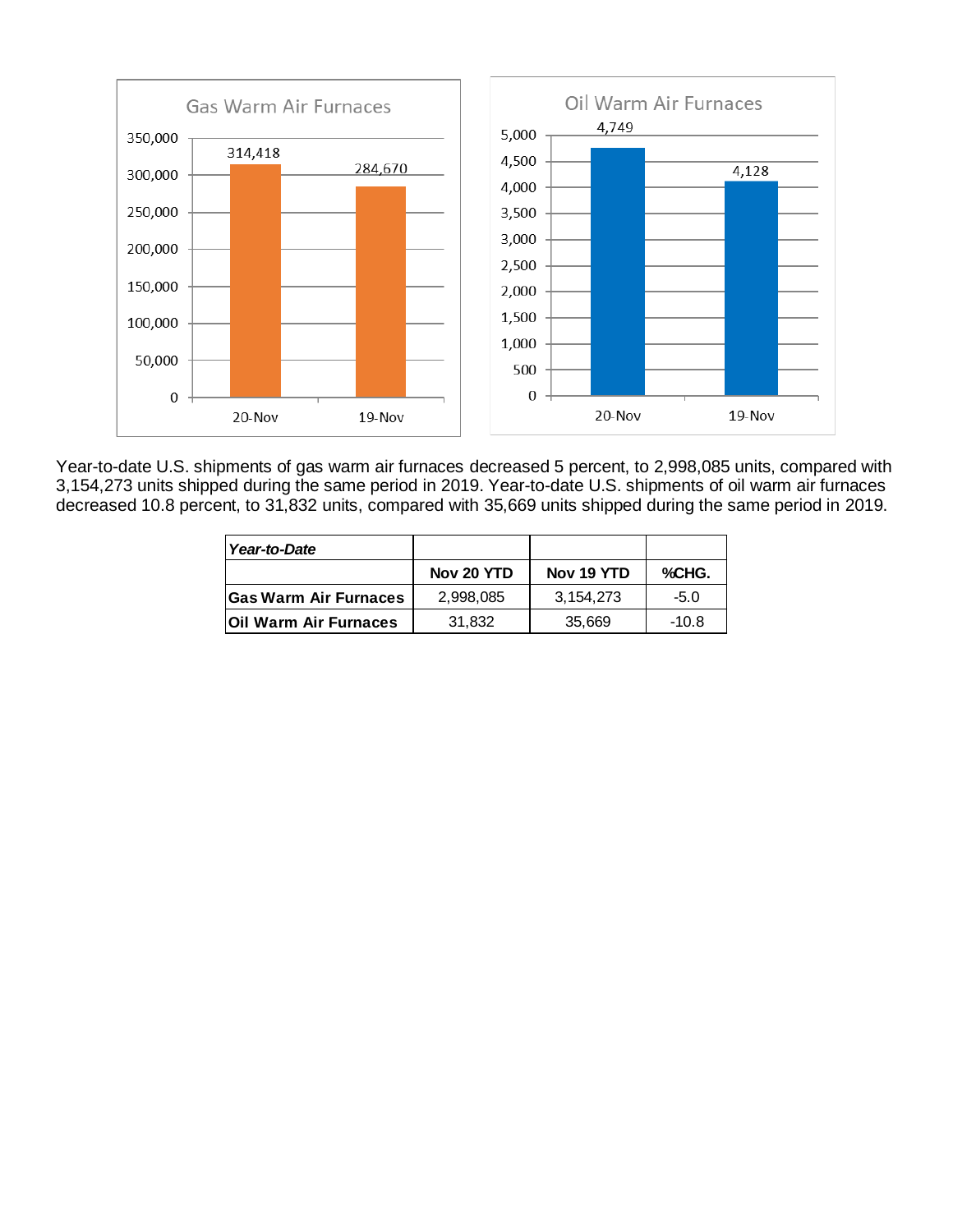# **Central Air Conditioners and Air-Source Heat Pumps**

U.S. shipments of central air conditioners and air-source heat pumps totaled 593,998 units in November 2020, up 29.1 percent from 460,002 units shipped in November 2019. U.S. shipments of air conditioners increased 29.1 percent, to 346,023 units, up from 267,994 units shipped in November 2019. U.S. shipments of air-source heat pumps increased 29.1 percent, to 247,975 units, up from 192,008 units shipped in November 2019.



Year-to-date combined shipments of central air conditioners and air-source heat pumps increased 10.1 percent, to 8,764,619 units, up from 7,960,827 units shipped during the same period in 2019. Year-to-date shipments of central air conditioners increased 10.5 percent, to 5,588,393 units, up from 5,056,087 units shipped during the same period in 2019. The year-to-date total for heat pump shipments increased 9.3 percent, to 3,176,226, up from 2,904,740 units shipped during the same period in 2019.

| Year-to-Date                                 |            |            |         |
|----------------------------------------------|------------|------------|---------|
|                                              | Nov 20 YTD | Nov 19 YTD | %CHG.   |
| Air Conditioners & Heat Pumps Combined Total | 8.764.619  | 7,960,827  | $+10.1$ |
| <b>Air Conditioners Only</b>                 | 5,588,393  | 5,056,087  | $+10.5$ |
| <b>Heat Pumps Only</b>                       | 3,176,226  | 2,904,740  | $+9.3$  |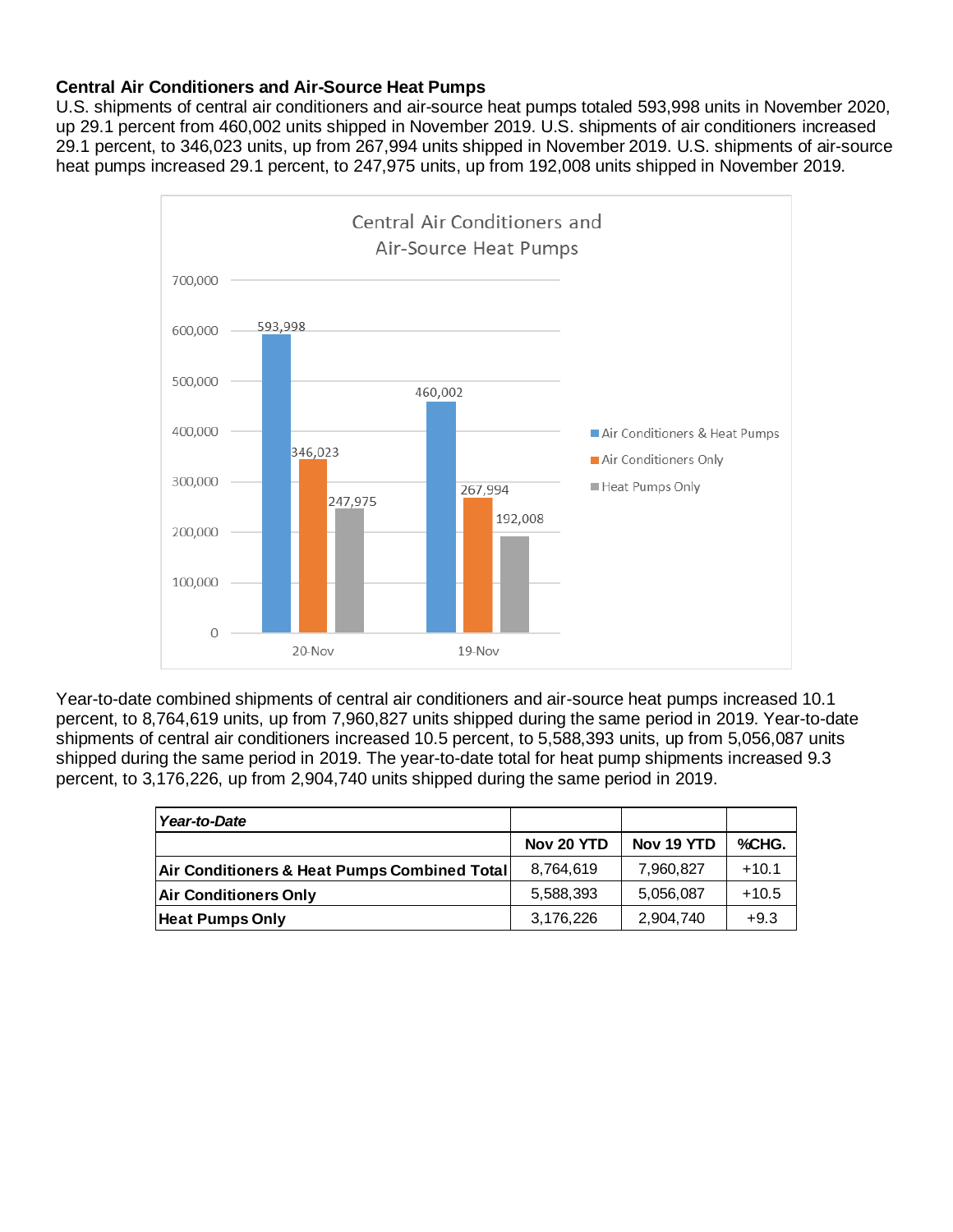## **U.S. Manufacturers' Shipments of Central Air Conditioners and Air-Source Heat Pumps**

| <b>Month</b>                          |              | <b>YTD</b>            |                                       |           |                       |
|---------------------------------------|--------------|-----------------------|---------------------------------------|-----------|-----------------------|
|                                       |              |                       |                                       |           |                       |
| <b>Size Description</b><br>(000) BTUH | <b>Total</b> | % Change from<br>2019 | <b>Size Description</b><br>(000) BTUH | Total     | % Change from<br>2019 |
| <b>Under 16.5</b>                     | 25,574       | $+9.2$                | <b>Under 16.5</b>                     | 332,789   | $+16.0$               |
| 16.5-21.9                             | 59,132       | $+31.9$               | 16.5-21.9                             | 799,897   | $+15.9$               |
| 22-26.9                               | 110,677      | $+28.3$               | 22-26.9                               | 1,722,166 | $+12.1$               |
| 27-32.9                               | 82,919       | $+19.8$               | 27-32.9                               | 1,401,395 | $+11.9$               |
| 33-38.9                               | 121,443      | $+31.2$               | 33-38.9                               | 1,875,802 | $+11.2$               |
| 39-43.9                               | 45,081       | $+33.3$               | 39-43.9                               | 673,204   | $+9.7$                |
| 44-53.9                               | 71,970       | $+48.0$               | 44-53.9                               | 980,428   | $+9.7$                |
| 54-64.9                               | 57,988       | $+44.3$               | 54-64.9                               | 736,588   | $+3.1$                |
| 65-96.9                               | 6,642        | $-11.1$               | 65-96.9                               | 85,573    | $-16.0$               |
| 97-134.9                              | 5,179        | $-5.5$                | 97-134.9                              | 63,924    | $-17.9$               |
| 135-184.9                             | 3,239        | $-18.7$               | 135-184.9                             | 42,945    | $-18.4$               |
| 185-249.9                             | 1,522        | $-13.1$               | 185-249.9                             | 19,289    | $-18.3$               |
| 250-319.9                             | 1,443        | $+38.1$               | 250-319.9                             | 15,934    | $+6.6$                |
| 320-379.9                             | 290          | $-27.0$               | 320-379.9                             | 3,627     | $-6.2$                |
| 380-539.9                             | 332          | $+0.9$                | 380-539.9                             | 3,805     | $-7.1$                |
| 540-639.9                             | 216          | $+0.5$                | 540-639.9                             | 2,889     | $-0.1$                |
| 640-799.9                             | 112          | $-26.3$               | 640 & Over                            | 1,286     | $-13.9$               |
| 800.0-899.9                           | 38           | $-51.3$               | 800.0-899.9                           | 734       | $-4.6$                |
| 900.0-999.9                           | 67           | $-1.5$                | 900.0-999.9                           | 811       | $+11.7$               |
| 1,000.0-1,199.9                       | 40           | $+14.3$               | 1,000.0-1,199.9                       | 559       | $+16.2$               |
| 1,200.0 & Over                        | 94           | $-18.3$               | 1,200.0 & Over                        | 974       | $-24.9$               |
| <b>TOTAL</b>                          | 593,998      | $+29.1$               | <b>TOTAL</b>                          | 8,764,619 | $+10.1$               |

#### <span id="page-4-0"></span>**Notes and FAQs**

A shipment is defined as when a unit transfers ownership; a consignment is not a transfer of ownership. Industry data is aggregated from the information supplied by AHRI member companies that participate in the statistics program and can be subject to revision. Published year-to-date data is inclusive of all revisions. No other AHRI data (e.g., by state or region) is available to the public other than that published. AHRI does not conduct any market forecasting and is not qualified to discuss market trends. BTUHs of 64.9 and below are for residential units; 65.0 and above for commercial. For previous monthly shipment releases and historical data, please see [http://www.ahrinet.org/statistics.](http://www.ahrinet.org/statistics)

1. How do my colleagues subscribe to the report?

Go to<http://www.ahrinet.org/statistics> and click on Subscribe.

2. Does this data represent shipments to the United States only or are shipments outside of the United States included? This data represents shipments to customers in the United States only.

3. Do you provide U.S. data by state?

That data is not available publicly.

Is historical data available in Excel?

It is available monthly reflecting exactly the data presented in the monthly public release.

5. Can I purchase additional industry data from AHRI?

No, AHRI Statistics data are not for sale.

6. How much of the industry does the data represent?

Although we cannot get into specifics about how much of the industry the data represents, in general, AHRI is one of the largest trade associations in the nation, representing more than 300 heating, water heating, ventilation, air conditioning and commercial refrigeration manufacturers within the global HVACR industry. AHRI's 300+ member companies account for more than 90 percent of the residential and commercial air conditioning, space heating, water heating, and commercial refrigeration equipment manufactured and sold in North America.